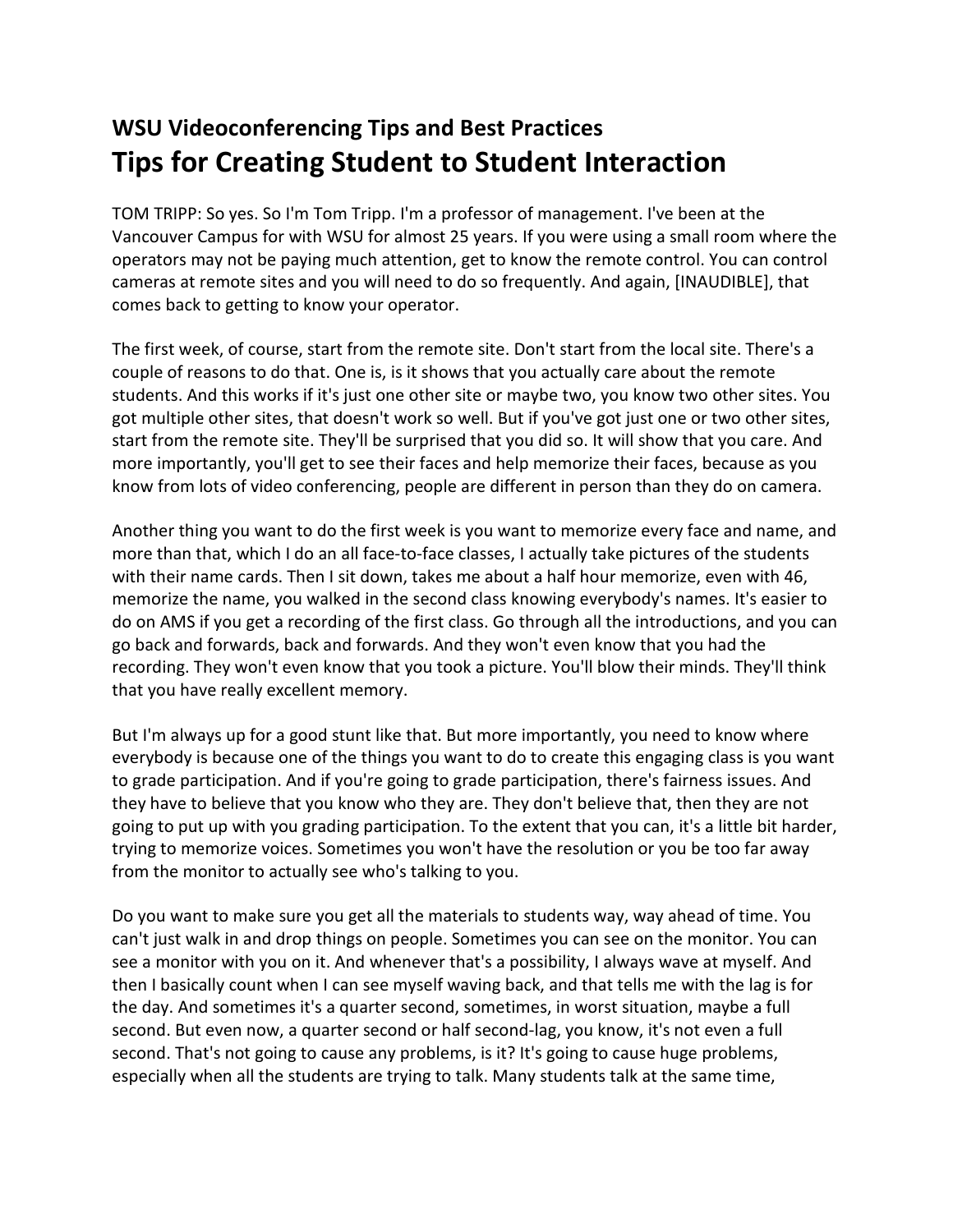because the audio is gated, meaning that only-- the audio only comes through from one site at a time, and so if I'm talking louder than you and you're trying to talk, I can't hear you. Right?

So you have to sort of control that people aren't talking over each other when everybody wants to talk, or they'll stop talking. And then you tend to lose that. So I want to get a sense of delay. Another thing that's really helpful is to control hand raising in a particular way. So I would use different rules. So at my local site, students are in the same room as I am. They-- I would rigorously enforce raising hands. They had to raise their hands. They could not speak until I- they raise their hands and I call them.

Students at the remote site, though, I allow them to shout out. In fact, I said because if they just raise their hand, particularly if it's going to raise their hand like this, I might not see it. If they're doing this, maybe I'll see it. But if they say, "Hey, it's Tom in Vancouver. I have a question." I'm like, "OK, hold on a second, Tom." And then I'll get back to them. What you want to do, and if you're going to take video conferencing seriously, the video and video conferencing, you have to be able to read faces.

And if you have a class that's highly interactive, and you're trying to manage traffic in terms of conversation, you got to read faces. And if you let people choose their lighting, choose where they sit, and nobody takes care of the zoo, you can't read faces. Lighting, we can't be as well made-up as the TV anchors, but you know, again, turn on the lights. Close the blinds, unless, you might notice I got my blinds open, but I got the light mostly coming in from this angle lighting up my face, better than my overhead lights can.

Another thing that helps, is particularly with younger students who like to wear hats, I have them remove their hats. And the reason is, is because if they have their hats on, you can't see their faces. Their faces are in shadow. The last thing that really helps in terms of creating this sort of interactive presence is the image of you that's going out should include not just you but also include your students. So students, that both sites see each other. And it makes it feel a little bit more like one community. You can even have them, if you say if you do debates in your class, you can have one site take one position on debate, and then the other site take another position. But they should be able to see each other.

Couple other things. When you are doing a lot of student activities, you want to be able to of course, mute the mics. Otherwise it gets really chaotic. If you have multiple rooms and there is an empty room, like currently Yakima is empty, that's OK because the door is close. Sometimes the doors are left open, and what happens is because the-- which site is dominant, is voice or sound-triggered, then what happens is that suddenly interrupts everybody else and then that's- - all you can see is an empty room. So you want to make sure that either those rooms are taken off, are taken offline, or that the mics are muted.

One other thing, that reminds me, is PowerPoint. Another huge mistake I see people make all the time is they're PowerPoint is the center of attention. This is a problem in face-to-face presentations as well as online. But it's a bigger problem online. And so what happens is you've